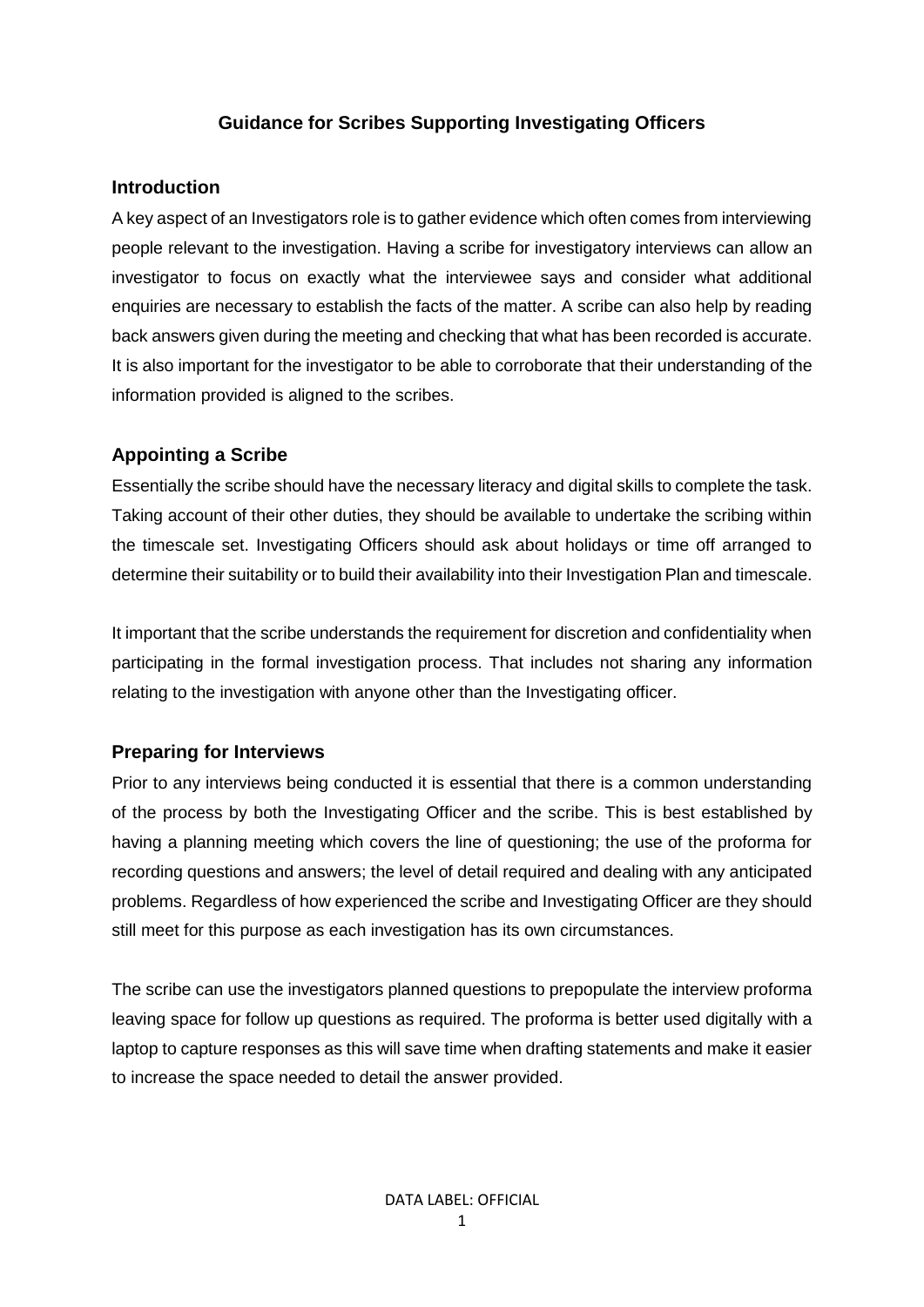# **Recording Information**

The notes recorded at the interview will become an interviewee's witness statement. The notes should therefore record:

- $\triangleright$  the date and place of the interview
- $\triangleright$  names of all people present
- $\triangleright$  an accurate record of the interview
- $\triangleright$  any refusal to answer a question
- $\triangleright$  the start and finish times, and details of any adjournments

Where the interviewee is not accompanied to the interview, the notes should also record that they confirmed they were willing to proceed unaccompanied.

While the notes taken do not need to record every word that is said, they should accurately capture the key points of any discussion and contain as much of the interviewee's responses as possible.

At the planning meeting the scribe should agree with the Investigating Officer how they will intervene if necessary during the interview. The reasons for the scribe's intervention might be because they:

- $\triangleright$  are struggling to keep up with recording the interviewee's answers.
- $\triangleright$  need to clarify an answer given

It is important that scribes do not make assumptions about what the interviewee is trying to convey or interpret what the person is saying.

### **Drafting Interview Statements**

All answers provided in the interviewee's statement should be chronological i.e. be presented in the order the questions were asked, regardless of the order of any pre-agreed interview question set. The statement should be a record of the meeting, capturing questions asked as well as detailing the answers.

The employee statement, when complete, should accurately reflect their account of events and the testimony they have given. The scribe may be unable to capture all responses verbatim, therefore may be required to use paraphrasing or summarise parts of responses at the time however, the detail of specific answers to key areas of enquiry should be reflected wherever possible.